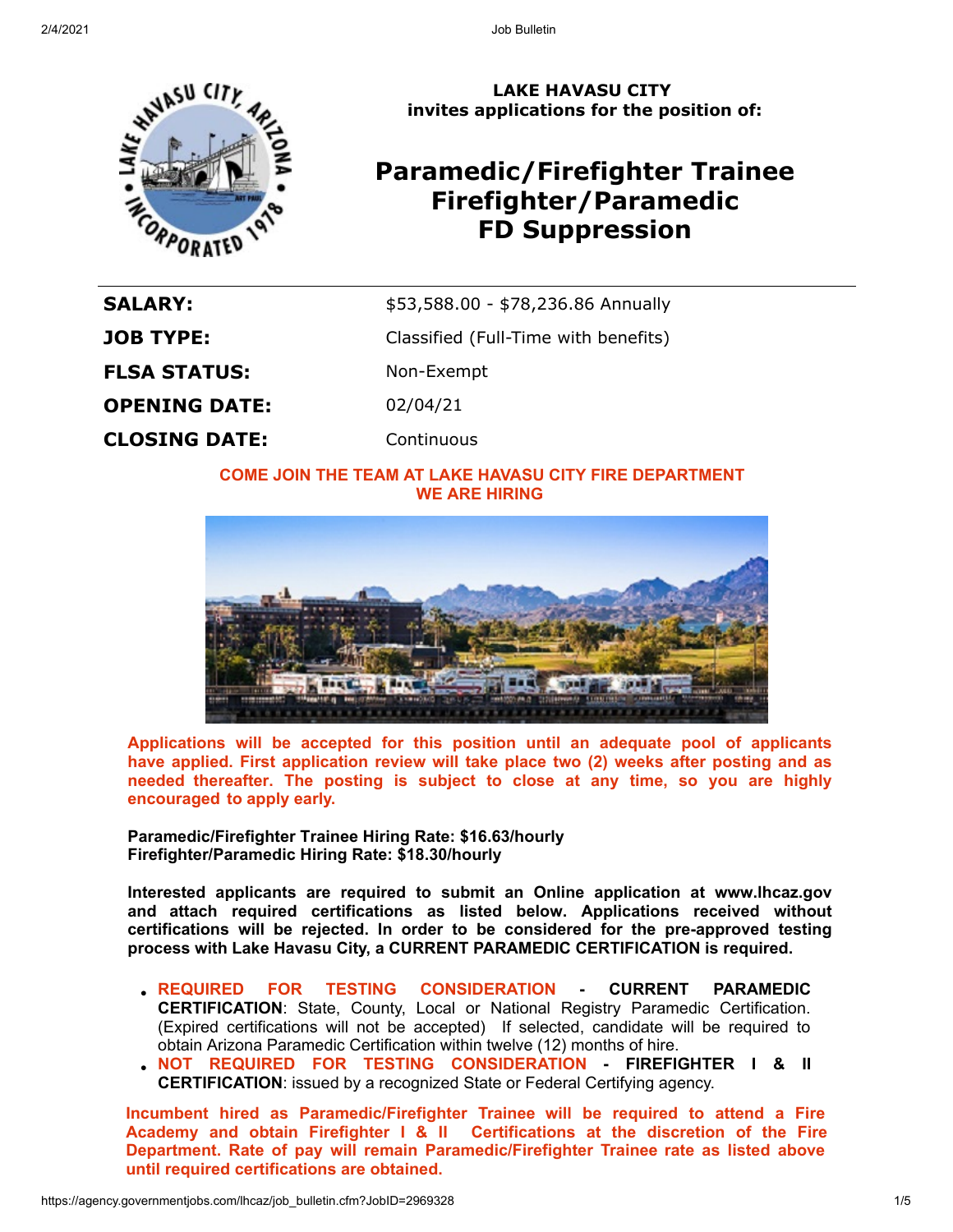**Special Note:** Requires non-standard, rotating shift-work to include days, nights, weekends, and holidays. **Primary work schedule is continuous shift work at 48 hours on, 96 hours off.** 

**Special Requirement:** If selected; candidate must provide at the time of offer acceptance, a current valid CPAT certification issued by National Testing Network (NTN) or another licensed CPAT provider. CPAT certification must be completed within the past twelve (12) months of offer acceptance date.

**Lake Havasu City Fire Department has partnered with National Testing Network (NTN) to administer the written exam and Candidate Physical Ability Test (CPAT). You must schedule your written exam and (CPAT) with National Testing Network (NTN) directly by visiting their website at www.nationaltestingnetwork.com. Candidates may schedule testing at any of the testing facilities; however, testing must be completed before being considered for testing.**

**Lake Havasu City must be a chosen department to view your test scores as outlined on the National Testing Network website. Testing with National Testing Network must have been completed within the last twelve (12) months with an overall score of 70% or better.**

**An Eligibility List will be established for future vacancies for a maximum period of two (2) years; however, can be closed at Chief's discretion at any time.**

**\*\*\*\*\*\*\*\*\*\*\*\*\*PRE-APPROVED TESTING PROCESS - BY INVITATION ONLY\*\*\*\*\*\*\*\*\*\*\*\*\***

**Selected candidates will be required to participate in an Oral Board Interview and will receive an invitation to schedule via email or text messaging; no make-up dates will be allowed.**

**Paramedic/Firefighter Trainee Job Description:** Performs work performing emergency services, administering proper first aid as needed and related work as apparent or assigned. Work is performed under the supervision of the Fire Captain.

**Firefighter/Paramedic Job Description:** Performs work performing firefighting and fire service duties in support of the Fire Department including responding to all fire alarms and performing firefighting services and emergency services, administering proper first aid as needed and necessary, training staff and performing maintenance and repair on fire equipment, and related work as apparent or assigned. Work is performed under the supervision of the Fire Captain.

#### **MINIMUM QUALIFICATIONS:**

- Incumbent must be at least 18 years old.
- High School Diploma or GED equivalency.
- Current State, County, Local or National Registry Paramedic Certification.

#### **SPECIAL REQUIREMENTS: Paramedic/Firefighter Trainee:**

**Possession of current State, County, Local or National Registry Paramedic Certification CEP) and ability to maintain continuing education requirements at the minimum level established. Must obtain and maintain medical control issued by the medical director.**

- Possession of Candidate Physical Abilities Test (CPAT) certification at the time of hire.
- Obtain National Incident Management (NIMS) Training based on assignment.
- May be required to obtain additional certifications based on area of assignment.
- Must meet and maintain all training and education requirements for position.
- Valid Arizona Driver's License of appropriate class.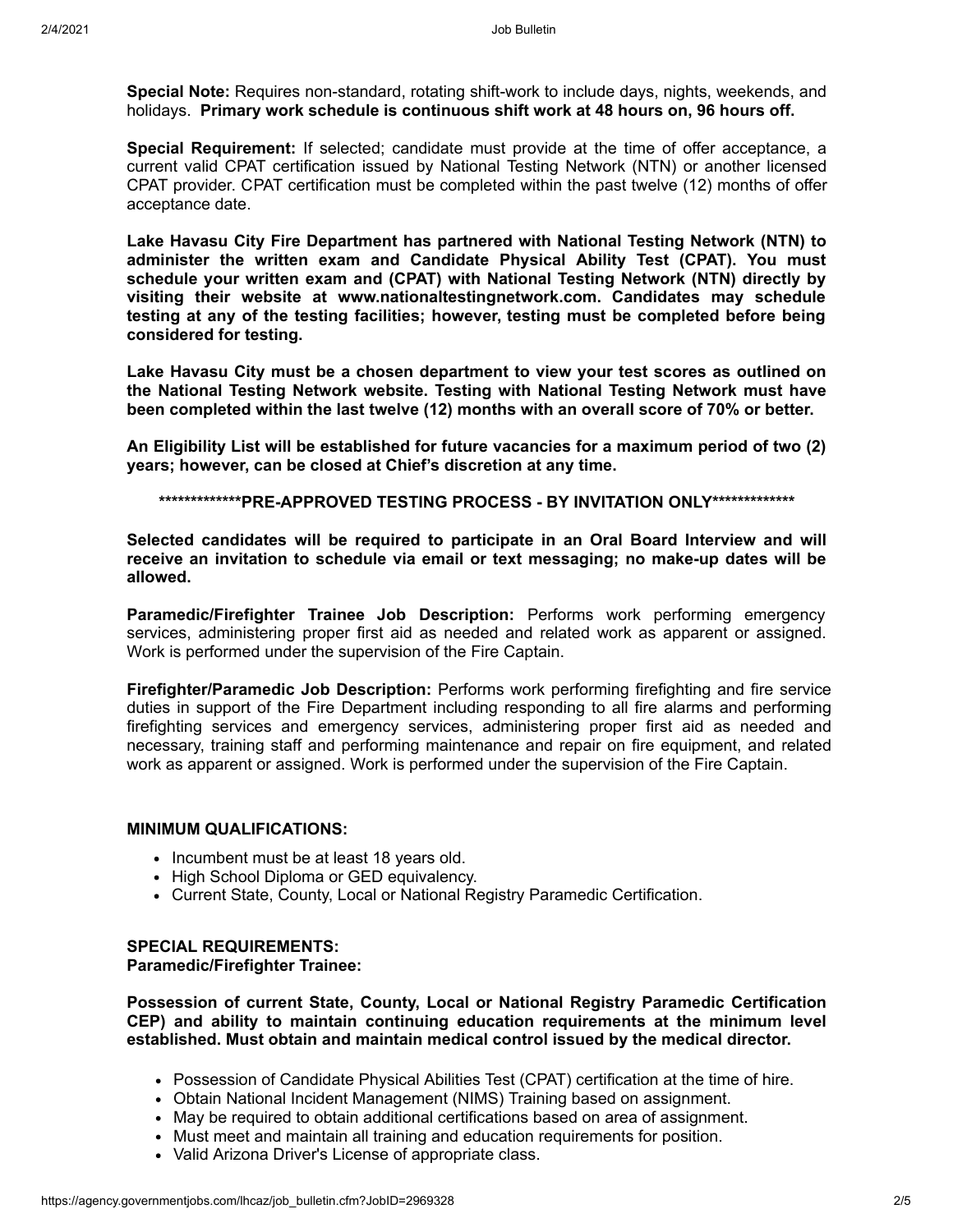**Firefighter/Paramedic: All of the above in addition to the following:**

Possession (NFPA) 1001 Firefighter I and II certifications issued by the Office of the Arizona State Fire Marshal, Arizona Center for Fire Service excellence, or other state or federal NFPA equivalent.

#### **To view the detailed job description, [click here](https://www.governmentjobs.com/careers/lhcaz/classspecs?keywords=firefighter%20paramedic) or visit www.lhcaz.gov**

### **To learn more about the Lake Havasu City Fire Department, visit the website at www.lhcaz.gov/fire-department**

The City reserves the right to consider only the most highly qualified applicants. The succeeding examination processes may be required: training and experience, testing, panel interview, fingerprint identification including FBI criminal history, employment eligibility verification (EEV) requirements, personnel evaluation profile (PEP), polygraph test, background investigation and alcohol/drug screening test. Appointment subject to successful background investigation and City paid post-employment Job Bulletin medical examination after offer of employment has been made.

Lake Havasu City is an Equal Opportunity Employer. In compliance with the Americans with Disabilities Act (ADA), the City will make every attempt to provide reasonable accommodations to qualified individuals with disabilities and encourages both applicants and employees to discuss potential accommodations with the City. Lake Havasu City is a participant in the Employment Eligibility Verification (EEV) Program. To obtain program information click on these links: [English Version](http://www.lhcaz.gov/brochures/humanResources/everifyEnglish.pdf) **[Spanish Version](http://www.lhcaz.gov/brochures/humanResources/everifySpanish.pdf)** 

APPLICATIONS MAY BE FILED ONLINE AT: [http://www.lhcaz.gov](http://www.lhcaz.gov/)

2330 McCulloch Blvd. N Lake Havasu City, AZ 86403 928)453-4143 TDD 928)855-3945

Position #OTF21-04 PARAMEDIC/FIREFIGHTER TRAINEE FIREFIGHTER/PARAMEDIC TM

[hr@lhcaz.gov](mailto:hr@lhcaz.gov)

# **Paramedic/Firefighter Trainee Firefighter/Paramedic Supplemental Questionnaire**

- 1. The following supplemental questions will be used as part of the application screening and selection process and will determine your eligibility for further consideration. Incomplete responses, false statements, omissions, partial information, or answering a question with "See resume/application" will result in disqualification from the selection process. **Do you agree to answer each supplemental question truthfully and that your responses can be verified from information included within the application?**
	- □ Yes
	- $\Box$  No
- \* 2. Which best describes your highest level of education?
	- $\Box$  High School Diploma or GED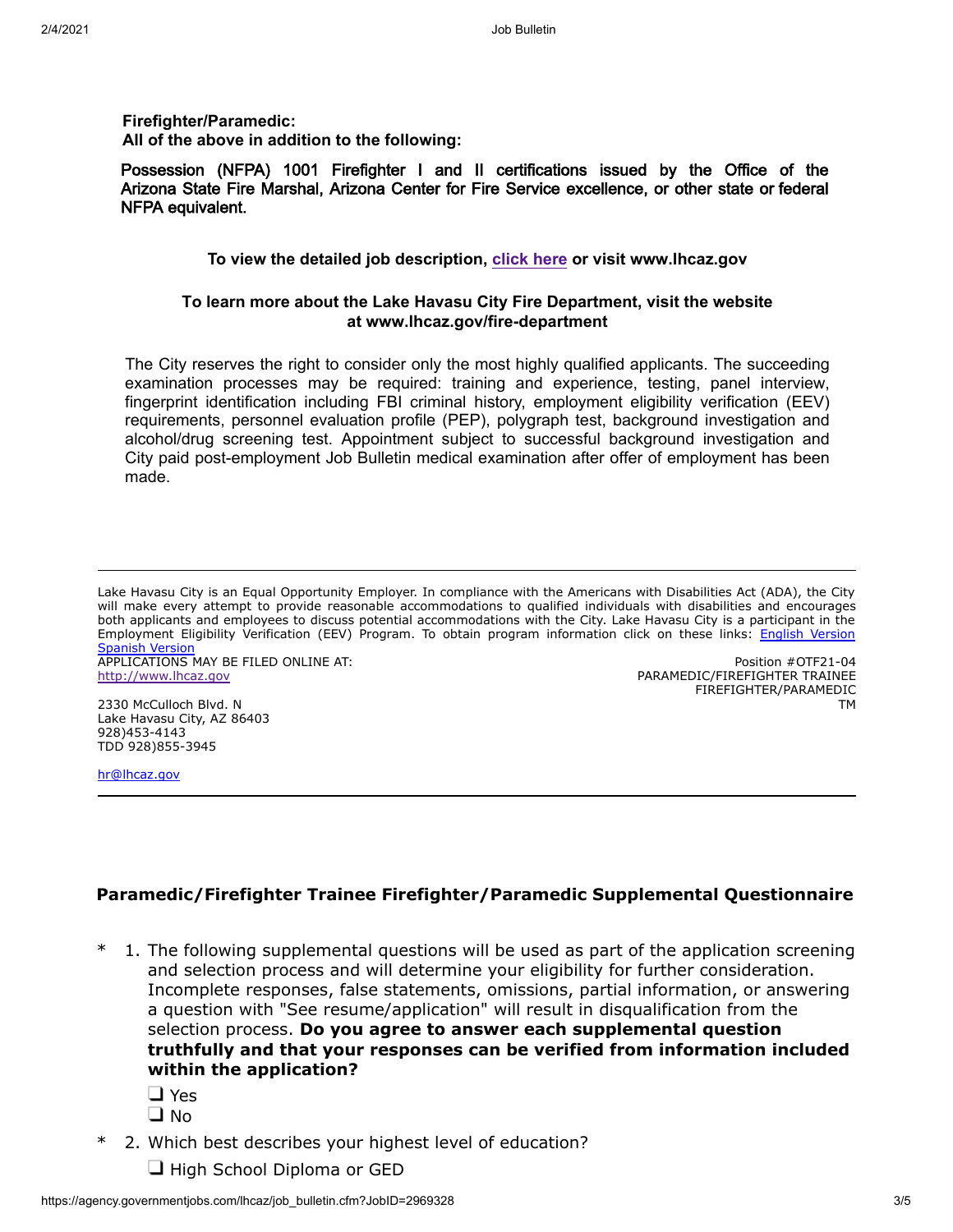- $\Box$  Some College
- Associate's Degree
- Bachelor's Degree
- $\Box$  Master's Degree or higher
- Trade School/Technical College
- $\Box$  None of the above
- \* 3. If you have a college degree, please list the field that you have your degree in. If you do not have a degree, put "N/A" in the box below.
- \* 4. Please select the licensing and training that you currently possess. **Certifications/Documentations MUST be attached to your application at the time of submission. Applications received without required certifications will be automatically rejected.**

 $\Box$  State, County, Local or National Registry Paramedic Certification (CEP) (IF SELECTED, MUST OBTAIN AZ CERTIFICATION WITHIN TWELVE (12) MONTHS OF EMPLOYMENT

 $\Box$  NFPA 1001 Firefighter I/II Certification issued by AZ State Fire Marshal or Arizona Center for Fire Service Excellence

 $\Box$  Firefighter Certification issued by another state or federal NFPA equivalent (Transcripts of course must be attached to your application to receive further consideration)

 $\Box$  None of the above

- 5. If you selected issued by another state or federal equivalent above, what organization issued you Firefighter I and II certification?
- \* 6. Have you ever been investigated by a State Health agency?  $\Box$  Yes  $\Box$  No
	- 7. If you answered "Yes" in the question above, please indicate agency, year and circumstances in the box below. If you did not answer "Yes" to the question above, put N/A in the box below.
- \* 8. Has your EMS license/certification ever been suspended by a State Health Agency?  $\Box$  Yes  $\Box$  No
	- 9. If you answered "Yes" in the question above, please indicate agency, year and circumstances in the box below. If you did not answer "Yes" to the question above, put N/A in the box below.
- \* 10. Has your driver license ever been suspended?  $\Box$  Yes  $\Box$  No
	- 11. If you answered "Yes" in the question above, please indicate agency, year and circumstances in the box below. If you did not answer "Yes" to the question above, put N/A in the box below.